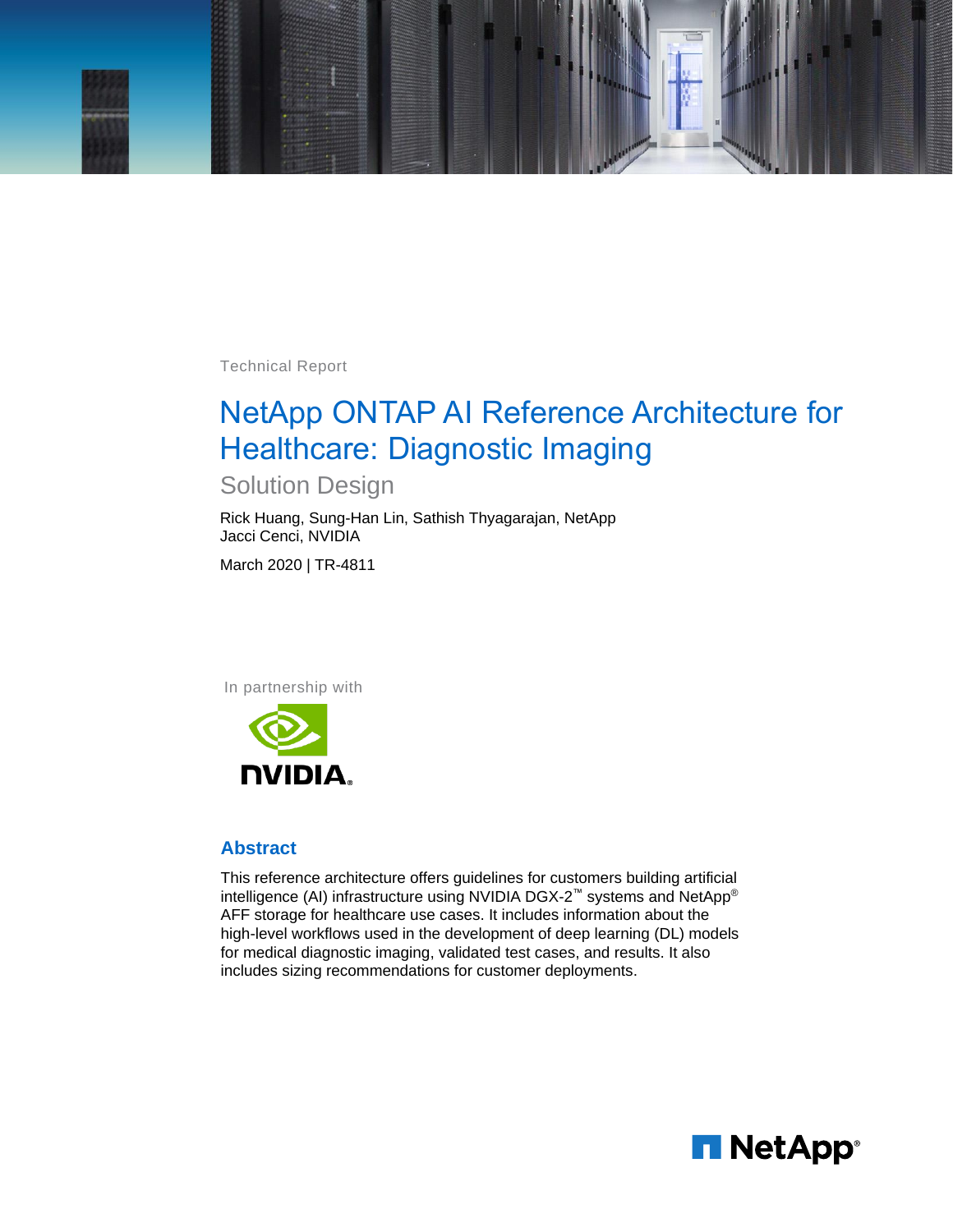#### **TABLE OF CONTENTS**

| 1              |     |  |  |  |
|----------------|-----|--|--|--|
| $\overline{2}$ |     |  |  |  |
|                | 2.1 |  |  |  |
| 3              |     |  |  |  |
|                | 3.1 |  |  |  |
|                | 3.2 |  |  |  |
| 4              |     |  |  |  |
|                | 4.1 |  |  |  |
|                | 4.2 |  |  |  |
|                | 4.3 |  |  |  |
|                | 4.4 |  |  |  |
|                | 4.5 |  |  |  |
|                | 4.6 |  |  |  |
| 5              |     |  |  |  |
| 6              |     |  |  |  |
|                |     |  |  |  |
|                |     |  |  |  |
|                |     |  |  |  |

#### **LIST OF TABLES**

#### **LIST OF FIGURES**

| Figure 4) Deep learning development cycle view of the proposed medical imaging solution11               |  |
|---------------------------------------------------------------------------------------------------------|--|
| Figure 5) AFF A800 network throughput and CPU utilization for hippocampus segmentation model training13 |  |
| Figure 6) DGX-2 system CPU and GPU utilization for hippocampus segmentation model training. 14          |  |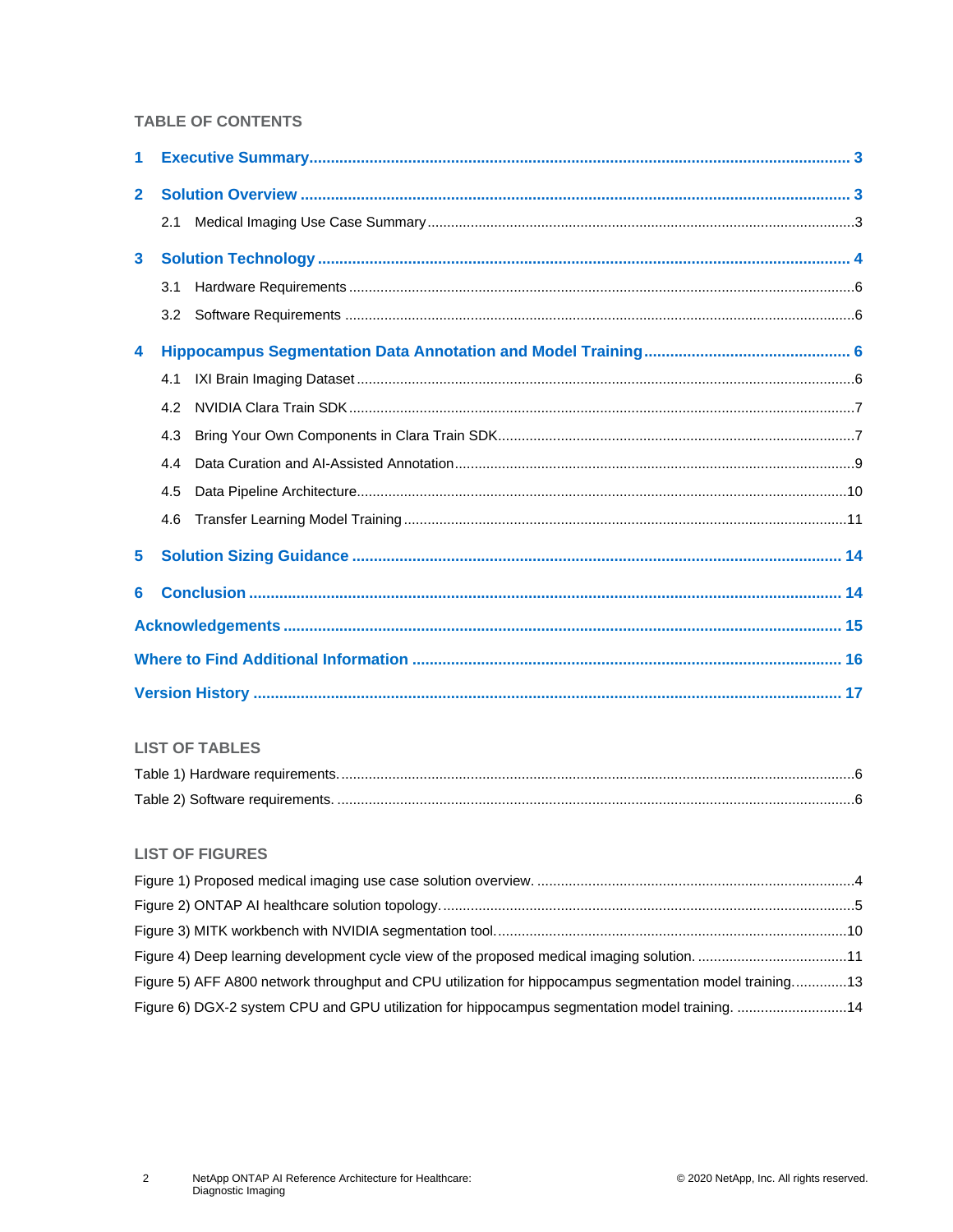## <span id="page-2-0"></span>**1 Executive Summary**

The NVIDIA DGX™ family of systems is made up of the world's first integrated AI systems that are purpose-built for enterprise AI. NetApp® AFF storage systems deliver extreme performance and industryleading hybrid cloud data-management capabilities. NetApp and NVIDIA have partnered to create the NetApp ONTAP® AI reference architecture, a turnkey solution for AI and machine learning (ML) workloads that provides enterprise-class performance, reliability, and support.

This technical report gives directional guidance to healthcare providers building AI infrastructure in support of diagnostic imaging practices in hospitals. It includes information about the high-level workflows used in the development of DL data pipeline models for medical imaging, validation test cases and results, and sizing recommendations for deployments. The tests were performed using an NVIDIA DGX-2 system and a NetApp AFF A800 storage system.

The target audience for the solution includes the following groups:

- Enterprise architects who design solutions for the development of AI models and software for healthcare use cases such as medical image segmentation
- Data scientists looking for efficient ways to achieve DL development goals
- Data engineers in charge of maintaining and processing healthcare data such as medical imaging and electronic health records
- Executive and IT decision makers and business leaders interested in transforming the healthcare experience and achieving the fastest time to market from AI initiatives

## <span id="page-2-1"></span>**2 Solution Overview**

#### <span id="page-2-2"></span>**2.1 Medical Imaging Use Case Summary**

Advances in medical imaging technologies, including 3D and 4D capabilities, real-time analytics, and GPU-accelerated processing give radiologists powerful tools to make faster and more accurate diagnoses and recommendations for care. Specifically, semantic segmentation algorithms are becoming increasingly general purpose and translatable to new tasks and use cases. A model that works out of the box on various diagnostic and medical imaging tasks would have a tremendous impact in healthcare.

Healthcare workloads can contain a wide variety of data types, including the following:

- Electronic health records
- Surgical robot videos
- Different imaging modalities
	- − Retinal images
	- − Ultrasound imaging
	- − Computed tomography (CT)
	- − Positron emission tomography (PET)
	- − Magnetic resonance imaging (MRI)

All this data contributes to different aspects of the healthcare services like medical imaging, digital pathology, genomics, and many others. Model training requirements vary for different data types, and achievable performance on compute and storage resources can also vary. The goal is always to saturate the GPUs and provide the highest throughput at the lowest latency from the storage side. This technical report addresses the challenges in the training phase, which involves delivering best-in-class performance to reduce the time to insight and increase accuracy. It also discusses validation of the AI and DL model training for hippocampus segmentation using a publicly available dataset with the NVIDIA Clara™ platform. See Section [4](#page-5-2) for the testing details.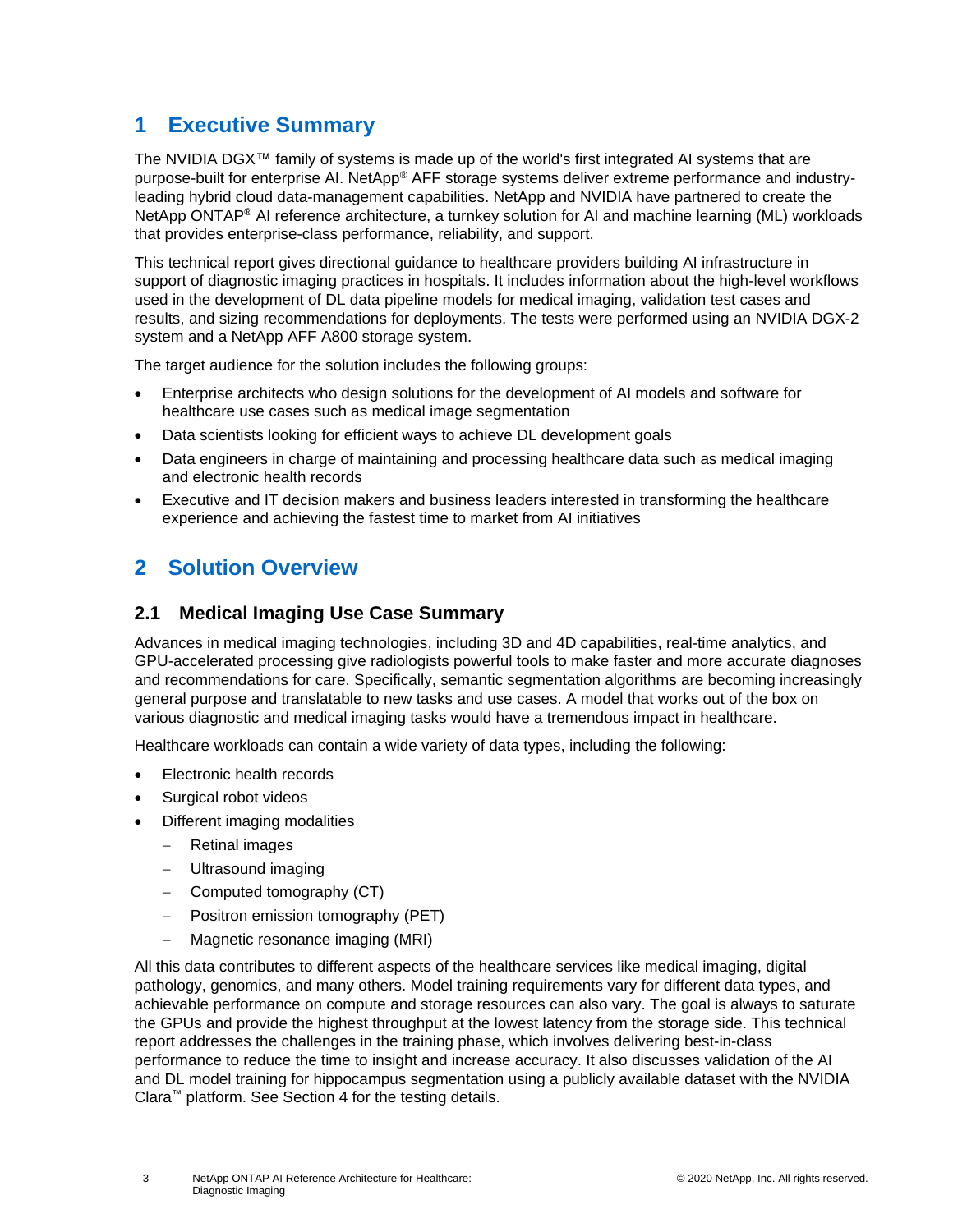The hippocampus is a vital component of the human brain. It plays an important role in the consolidation of information from short-term memory to long-term memory and in spatial memory that enables navigation. In Alzheimer's disease and other forms of dementia, the hippocampus is one of the first regions of the brain to suffer damage. Accurate identification of the hippocampus in an MRI is an important step in the process of diagnosis. However, it can be difficult for radiologists and other doctors to segment two small, neighboring structures with high precision. DL models can perform this work much faster and more accurately, allowing medical practitioners to spend more time on patient diagnosis and care and less time examining images.

NVIDIA Clara is a computational platform that enables developers to build, manage, and deploy intelligent medical imaging workflows. The NVIDIA Clara Train SDK™ offers state-of-the-art tools and technologies that accelerate data annotation, adaptation, and development of AI models for healthcare imaging workflows. This validation uses the NVIDIA Clara platform to provide AI-assisted annotation to label a publicly available brain imaging dataset and train a hippocampus segmentation model based on the ResNet-50 and AH-Net architectures.

[Figure 1](#page-3-1) illustrates a high-level overview of the medical imaging solution. Medical images are collected at edge sites such as MRI scanners in radiology departments. Images are then collated in a data lake at a core facility, such as a hospital's back-end servers. Next, the NVIDIA Clara SDK enables efficient data preparation, labeling, model training, and inferencing. Finally, radiologists or other doctors validate the output.



<span id="page-3-1"></span>**Figure 1) Proposed medical imaging use case solution overview.**

## <span id="page-3-0"></span>**3 Solution Technology**

The NetApp ONTAP AI architecture, powered by NVIDIA DGX systems and NetApp cloud-connected storage systems, was developed and verified by NetApp and NVIDIA. This reference architecture gives IT organizations the following advantages:

- Eliminates design complexities
- Allows independent scaling of compute and storage
- Enables customers to start small and scale seamlessly
- Offers a range of storage options for various performance and cost points

NetApp ONTAP AI tightly integrates DGX systems and NetApp AFF A800 storage systems with state-ofthe-art networking. NetApp ONTAP AI and DGX systems simplify artificial intelligence deployments by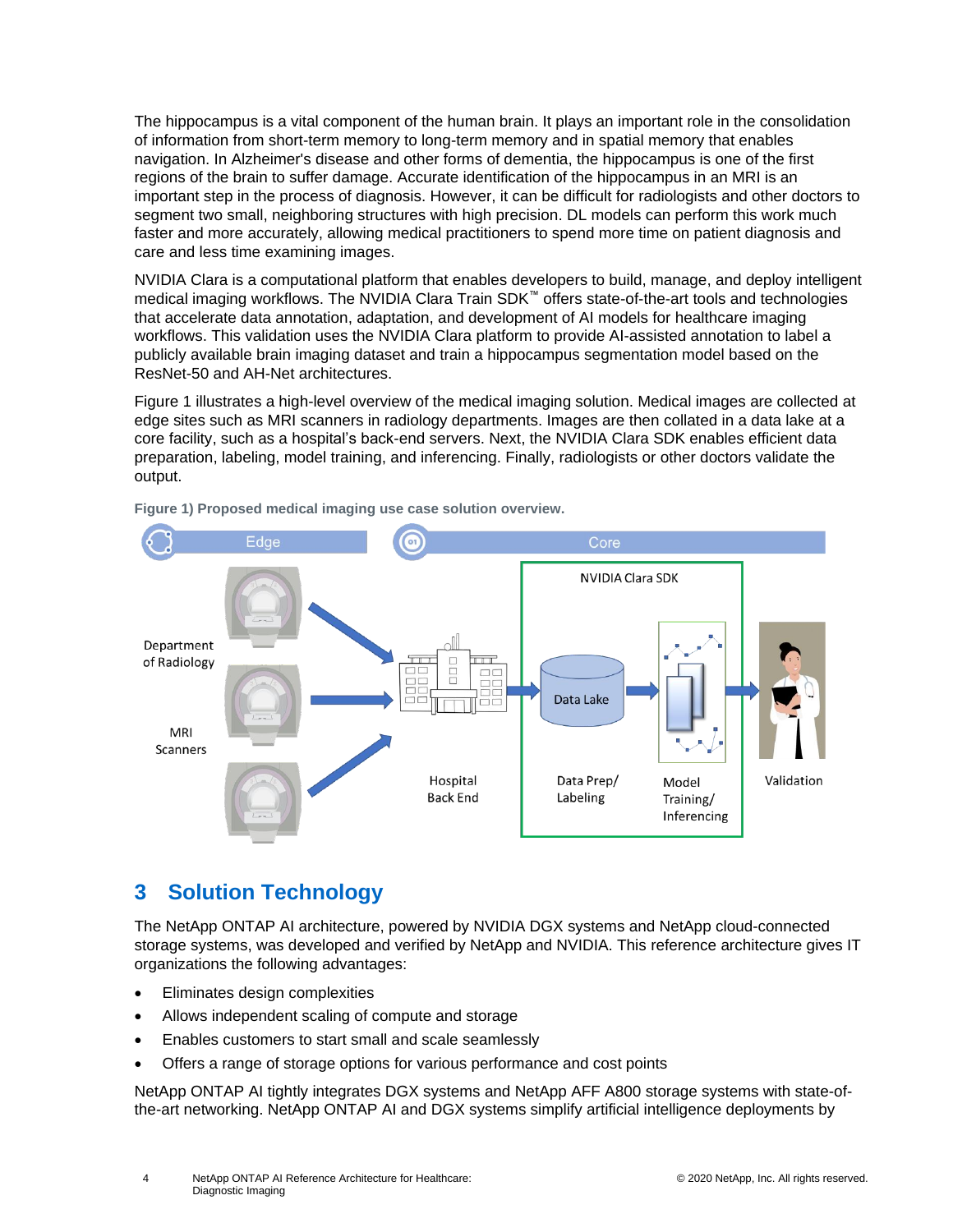eliminating design complexity and guesswork. Customers can start small and grow their systems in an uninterrupted manner while intelligently managing data from the edge to the core to the cloud and back.

The AFF A800 storage system has been verified with nine DGX-1 systems and three DGX-2 systems. Furthermore, by adding more network switches and storage controller pairs to the ONTAP cluster, the architecture can scale to multiple racks to deliver extremely high throughput, accelerating training, and inferencing. With this flexible approach, the ratio of compute to storage can be altered independently based on the size of the data lake, the models that are used, and the required performance metrics. For detailed information about ONTAP AI with DGX-1 systems, see the NetApp Verified Architectures [NVA-](https://www.netapp.com/us/media/nva-1121-design.pdf)[1121](https://www.netapp.com/us/media/nva-1121-design.pdf) and [NVA-1138.](http://www.netapp.com/us/media/nva-1138-design.pdf) For information about ONTAP AI with DGX-2 systems, see [NVA-1135.](https://www.netapp.com/us/media/nva-1135-design.pdf)

This solution was validated with one NetApp AFF A800 system, one NVIDIA DGX-2 system, and two Cisco Nexus 3232C 100 Gigabit Ethernet (100GbE) switches. As illustrated in [Figure 2,](#page-4-0) the DGX-2 system is connected to the Nexus switches with eight 100GbE connections that are used for inter-GPU communications by using remote direct memory access (RDMA) over Converged Ethernet (RoCE). This configuration allows additional DGX-2 systems to be added as needed. Traditional IP communications for NFS storage access also occur on these links. Each storage controller is connected to the network switches with four 100GbE links.

<span id="page-4-0"></span>**Figure 2) ONTAP AI healthcare solution topology.**

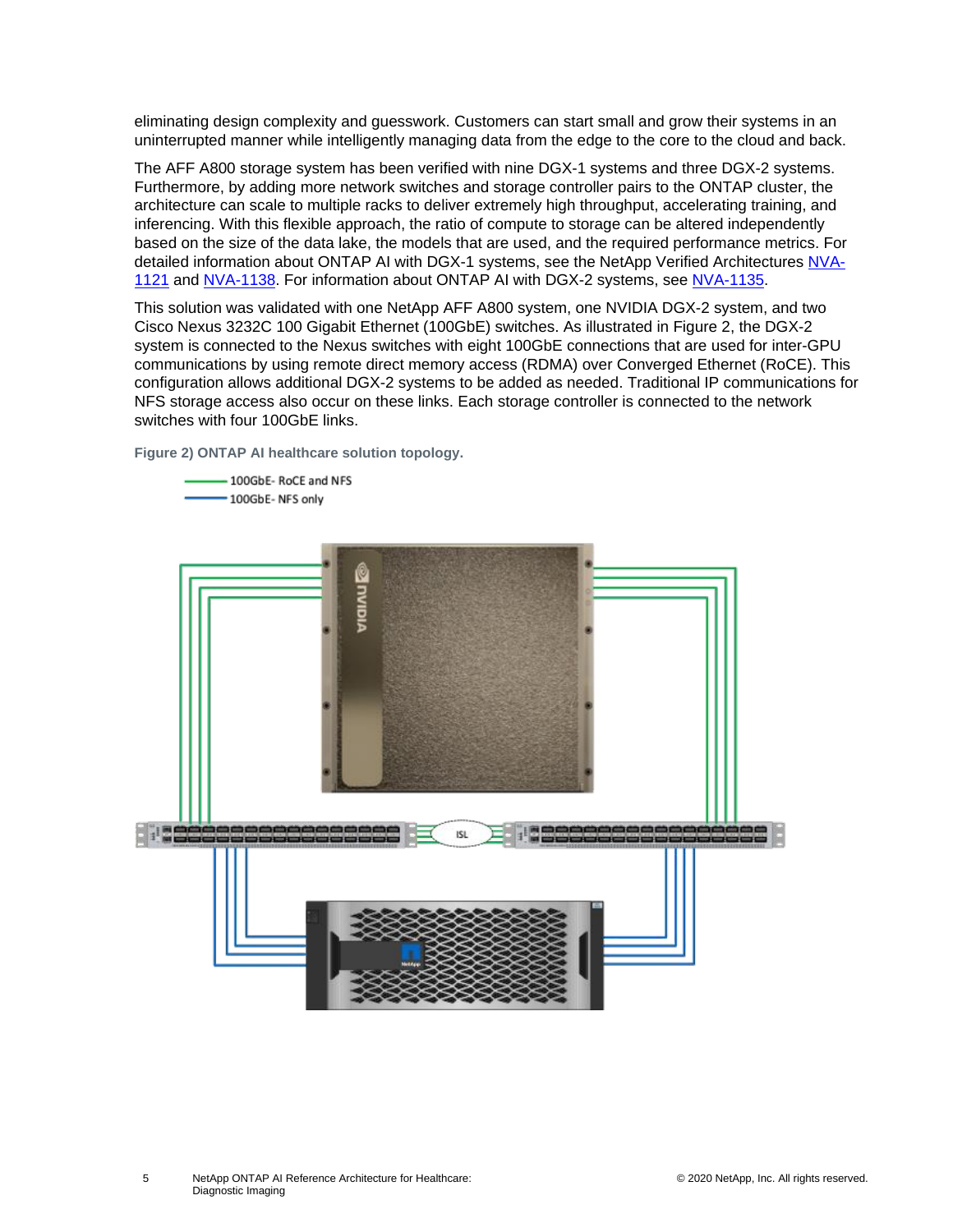### <span id="page-5-0"></span>**3.1 Hardware Requirements**

This solution was validated using one DGX-2 system and one AFF A800 storage system. The test results shown in Section 4.6 are based on this configuration and do not represent the maximum performance that the full-scale architecture can achieve.

[Table 1](#page-5-4) lists the hardware components that are required to implement the solution as tested. The hardware components used in a specific customer implementation should be based on the sizing guidance in Section 5.

| Hardware                         | Quantity                                                                                    |
|----------------------------------|---------------------------------------------------------------------------------------------|
| NVIDIA DGX-2 system              |                                                                                             |
| NetApp AFF A800 storage system   | 1 high-availability (HA) pair; includes 2 controllers<br>and 48 NVMe SSDs (3.8TB or larger) |
| Cisco Nexus 3232C network switch |                                                                                             |

<span id="page-5-4"></span>**Table 1) Hardware requirements.**

#### <span id="page-5-1"></span>**3.2 Software Requirements**

[Table 2](#page-5-5) lists the software components that are required to implement the solution as tested.

<span id="page-5-5"></span>**Table 2) Software requirements.**

| Software                                                | Version or Other Information                        |
|---------------------------------------------------------|-----------------------------------------------------|
| NetApp ONTAP data management software                   | 9.6                                                 |
| Cisco NX-OS switch firmware                             | 7.0(3)16(1)                                         |
| NVIDIA DGX OS                                           | 4.0.4 - Ubuntu 18.04 LTS                            |
| Clara Train SDK                                         | v2.0                                                |
| Medical Imaging Interaction Toolkit (MITK)<br>Workbench | 2018.04.2 with NVIDIA AI-Assisted Annotation v1.0.1 |
| Docker container platform                               | 18.06.1-ce [e68fc7a]                                |
| Container version                                       | nycr.jo/nyidia/clara-train-sdk:y2.0                 |
| Machine learning framework                              | TensorFlow 1.13.3                                   |
| Open MPI                                                | 3.1.3                                               |

## <span id="page-5-2"></span>**4 Hippocampus Segmentation Data Annotation and Model Training**

The model training performance of this solution was validated using the Information eXtraction from Images (IXI) brain imaging dataset with AI-assisted annotation by the NVIDIA Clara Train SDK. The following sections contain more information about this dataset and the testing results.

#### <span id="page-5-3"></span>**4.1 IXI Brain Imaging Dataset**

The IXI project collected nearly 600 MR images from normal, healthy subjects. The MR image acquisition protocol for each subject includes the following:

• T1, T2, and PD-weighted images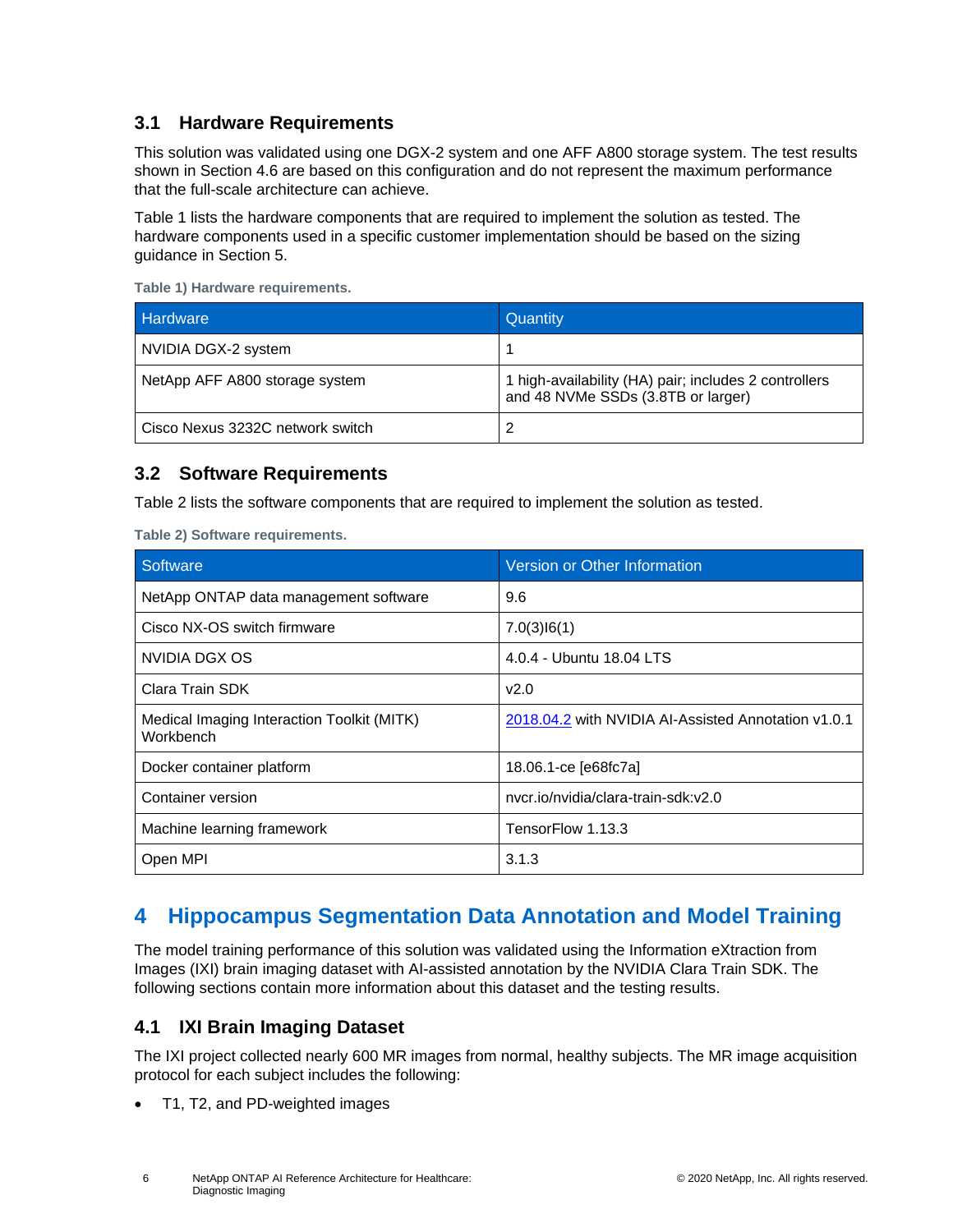- Magnetic resonance angiography (MRA) images
- Diffusion-weighted images in 15 directions

The images are in NIFTI format with a total size of 56GB. The NVIDIA Clara Train SDK for AI-assisted annotation was used to create labeled data for the hippocampus segmentation model training.

### <span id="page-6-0"></span>**4.2 NVIDIA Clara Train SDK**

The NVIDIA [Clara Train SDK](https://docs.nvidia.com/clara/tlt-mi/clara-train-sdk-v2.0/index.html) runs on top of TensorFlow and provides AI-assisted annotation to multiple medical imaging viewers. The SDK contains pretrained AI models and development tools to accelerate creation of AI algorithms for medical imaging workflows. The NVIDIA Clara Train SDK consists of the following:

- AI-assisted annotation APIs for auto annotation and interactive annotation
- The Annotation Server, which provides pretrained models to the client application for transfer learning
- Unified, Python-based APIs that enable techniques like transfer learning for training models and the ability to train from scratch
- Pretrained models based on AH-Net, DenseNet, ResNet-50, and Dextr3D, which are packaged as complete 2D or 3D model applications for segmentation, classification, and annotation

The following pretrained models (downloaded from the NVIDIA Model Registry) are available in the NVIDIA Clara Train SDK for specific classification and segmentation use cases:

- Brain tumor segmentation
- Liver and tumor segmentation
- Lung tumor segmentation
- Spleen segmentation
- Chest X-ray classification

In this technical report, we use a hippocampus segmentation model because the IXI brain imaging dataset contains only healthy subjects. There are no brain tumor images available in the IXI dataset MR images. Therefore, it would be counterproductive to employ the brain tumor segmentation model in this situation. The next section provides details on how to develop your own model in NVIDIA Clara.

### <span id="page-6-1"></span>**4.3 Bring Your Own Components in NVIDIA Clara Train SDK**

The NVIDIA Clara Train SDK allows users to solve new problems and innovate by writing their own components in a modular way. To do this, users can write their own components in Python files, and then point to these files in the train config.json file by providing the paths for the new components.

Users can add the following list of different components:

- Data pipelines
- Models
- Loss functions
- **Optimizers**
- **Metrics**

Users can use the predefined models offered by NVIDIA or choose their own model architecture when configuring a training workflow, provided that the model adheres to the following model API specification: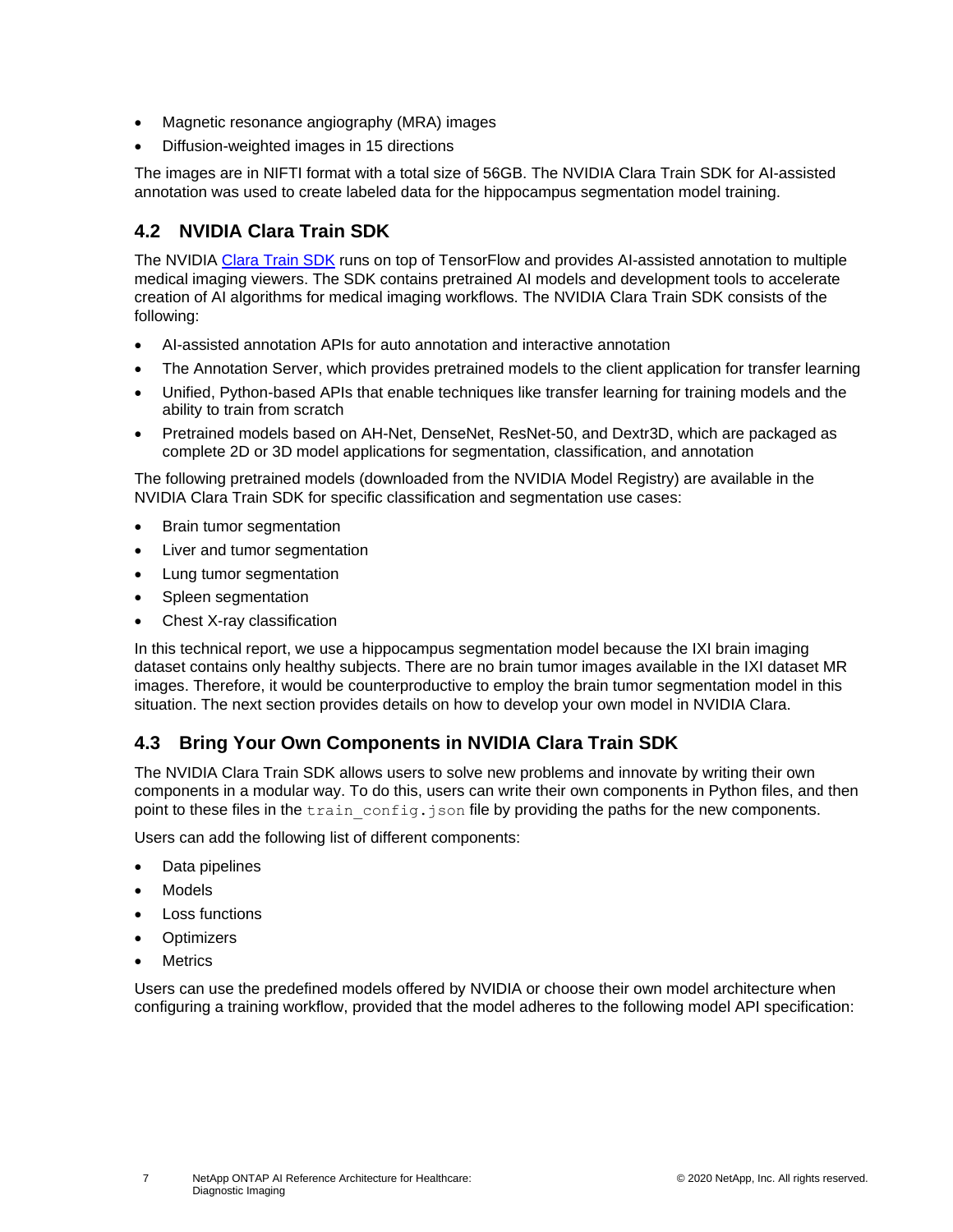```
import tensorflow as tf
from ai4med.common.graph_component import GraphComponent
from ai4med.common.build_ctx import BuildContext
class Model(GraphComponent):
     """Base class of Models
    Args:
        None
    Returns:
        Prediction results
 """
    def __init__(self):
        GraphComponent.__init__(self)
    def get_loss(self):
         """Get the additional loss function in AHNet model.
        Args:
            None
 Returns:
 Loss function
 """
        return 0
    def get_update_ops(self):
         """Get the update_ops for Batch Normalization.
        The method "tf.control_dependencies" allow the operations used as inputs
        of the context manager are run before the operations defined inside the
        context manager. So we use "update_ops" to implement Batch Normalization.
        Args:
           None
        Returns:
 Update operations
 """
        return tf.get_collection(tf.GraphKeys.UPDATE_OPS)
    def get_predictions(self, inputs, is_training, build_ctx: BuildContext):
         """Forward computation process of model for both training and inference.
        Args:
             inputs (tf.Tensor): input data for the AHNet model
             is_training (bool): in training process or not
            build_ctx(BuildContext): reserved argument for future features
        Returns:
            Prediction results
         """
        raise NotImplementedError('Class {} does not implement get_predictions'.format(
            self.__class__._name__))
     def build(self, build_ctx: BuildContext):
         """Connect model with graph.
        Args:
            build_ctx: specified graph context
        Returns:
 Prediction results
 """
        inputs = build_ctx.must_get(BuildContext.KEY_MODEL_INPUT)
       is training = build ctx.must get(BuildContext.KEY_IS_TRAIN)
       return self.get predictions(inputs, is training, build ctx)
```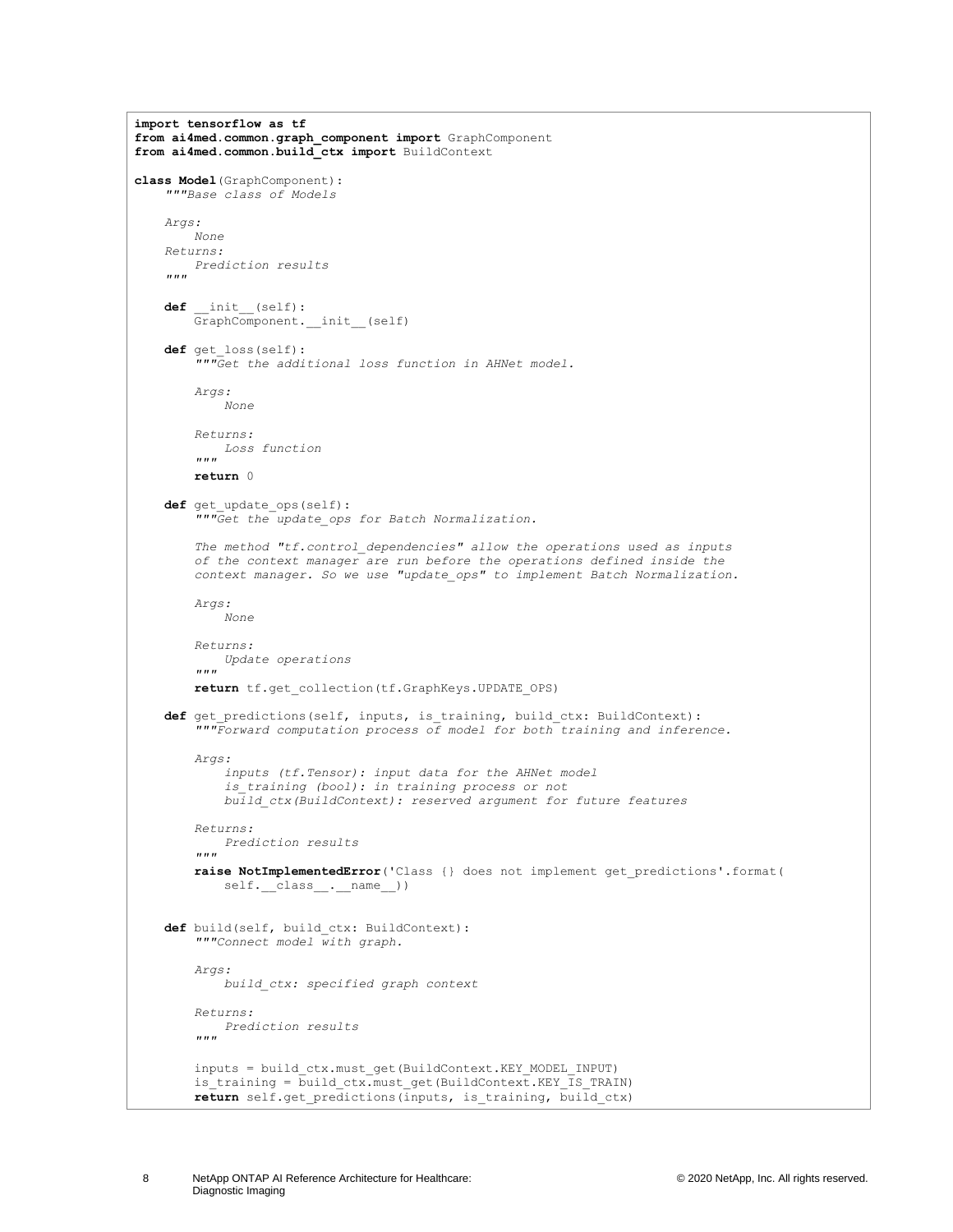By extending the Model class, we can implement a hippocampus segmentation model to process the IXI brain imaging dataset.

#### <span id="page-8-0"></span>**4.4 Data Curation and AI-Assisted Annotation**

Because the IXI brain imaging dataset contains different MR image acquisition protocols, you must curate the data to adhere to the same protocol so that the variability between different protocols does not confuse the model. In other words, it's better to have different models for T1, T2, PD-weighted, MRA, and diffusion-weighted images rather than training a model to handle the different protocols simultaneously. For this reason, we used T1 images for AI-assisted annotation and transfer learning. Note that the procedures and tests described in this report work on other protocols as well.

AI-assisted annotation uses DL techniques to take points of interest identified by radiologists along with the 3D volume data as input to create an auto-annotated set of slices. After loading either a pretrained DL model from NVIDIA or models developed by users, in our case the hippocampus segmentation, you can perform AI-assisted annotation one input image at a time. Issue the following command to start the NVIDIA Clara AI-Assisted Annotation (AIAA) Server:

```
root@dgx2-1:~# docker run --runtime=nvidia \
> --mount type=bind,source=/mnt/mount_0/dataset/,target=/workspace/data\<br>> -it --rm -p 5000:5000\
> -it --rm -p 5000:5000 \
     > nvcr.io/nvidia/clara-train-sdk:v2.0 \
> start aas.sh
```
Using the NVIDIA Clara AIAA Server, the hippocampus segmentation model can be loaded by issuing a curl command.

First you must compress the TensorFlow model before loading it into the AIAA server. The  $\text{zip}$  and  $\text{curl}$ commands are as follow:

```
# Zip the checkpoint files
root@dgx2-1:~#zip model.zip \
> model.ckpt.data-00000-of-00001 \
> model.ckpt.index \
> model.ckpt.meta
root@dgx2-1:~#curl -X PUT "http://0.0.0.0:5000/admin/model/annotation_mri_hippocampus" \
     > -F "config=@config_aiaa.json;type=application/json" \
> -F "data=@model.zip"
```
Data labeling for individual MR images is performed in the MITK, a free, open-source software system for developing interactive medical image processing. [3D Slicer](https://www.slicer.org/) client integration is also available with the NVIDIA Clara Train SDK. After you install the required libraries, such as  $QT5$ , libgl, libxt, libtiff, and libxkbcommon, the prebuilt binary is executed to start MITK Workbench.

**Note:** Most users install MITK locally and then point to the container running on a remote server. If you choose to connect to a remote server with SSH and then start MITK there, the following setting is crucial to avoid an error when you start MITK Workbench:

export QTWEBENGINE\_DISABLE\_SANDBOX=1

When started successfully, MITK Workbench with the NVIDIA Segmentation Tool resembles [Figure 3.](#page-9-1)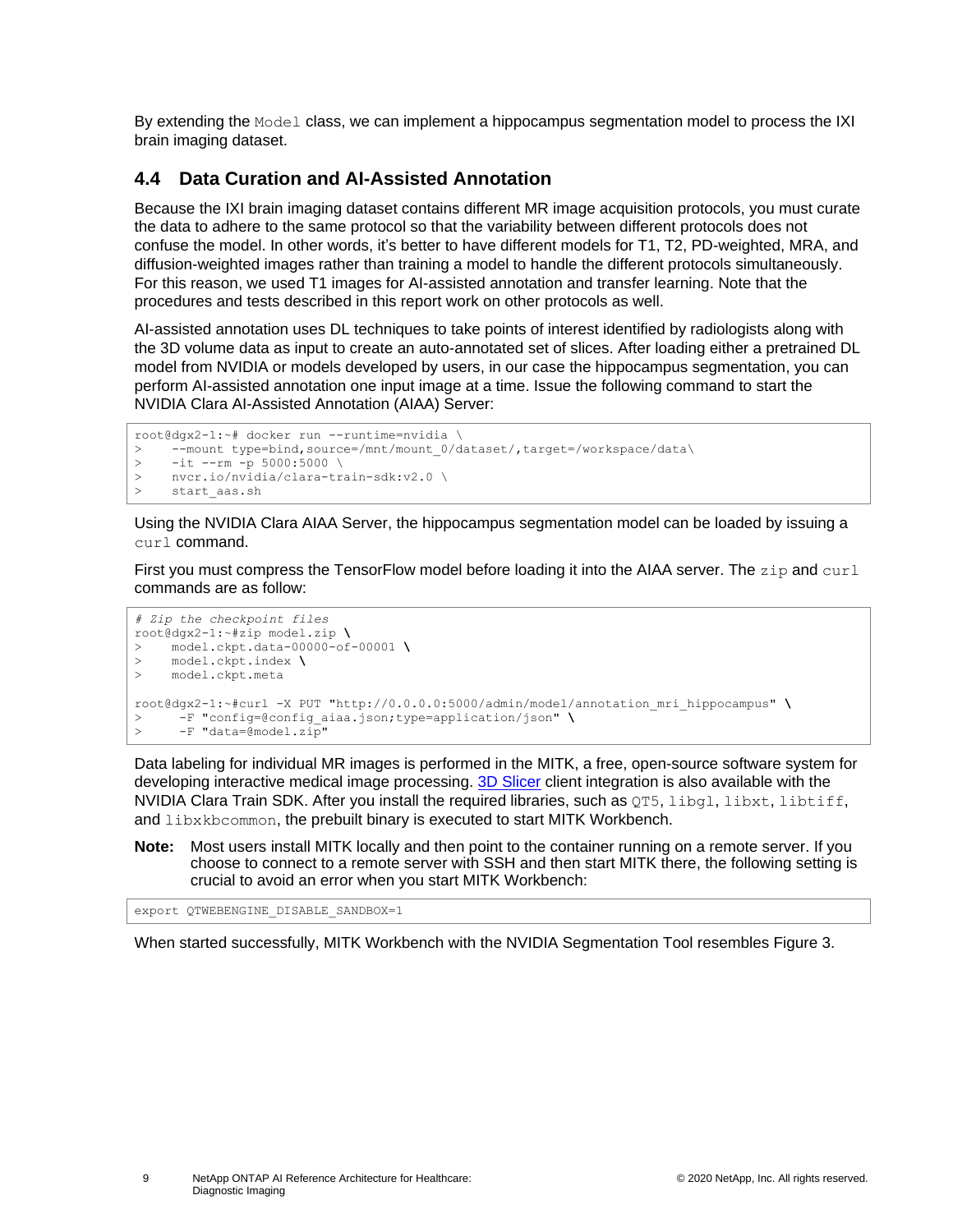

<span id="page-9-1"></span>**Figure 3) MITK workbench with NVIDIA segmentation tool.**

### <span id="page-9-0"></span>**4.5 Data Pipeline Architecture**

[Figure 4](#page-10-1) illustrates the DL development cycle view of the proposed medical imaging workflow. First, data is ingested from MR scanners. In this report, the data is unlabeled MR images from the IXI dataset. In the preprocessing phase, the hippocampus segmentation model is loaded into the AIAA Server, and MITK Workbench is used to perform AI-assisted annotation. After annotating brain MR images, data is labeled for transfer learning. The NVIDIA Clara Transfer Learning Toolkit is then used to produce a finely tuned model to achieve better segmentation accuracy. Next, the mean Dice score is calculated against human expert segmentation to validate the model. Finally, the model can be deployed at edge sites by using the NVIDIA Clara Deploy SDK.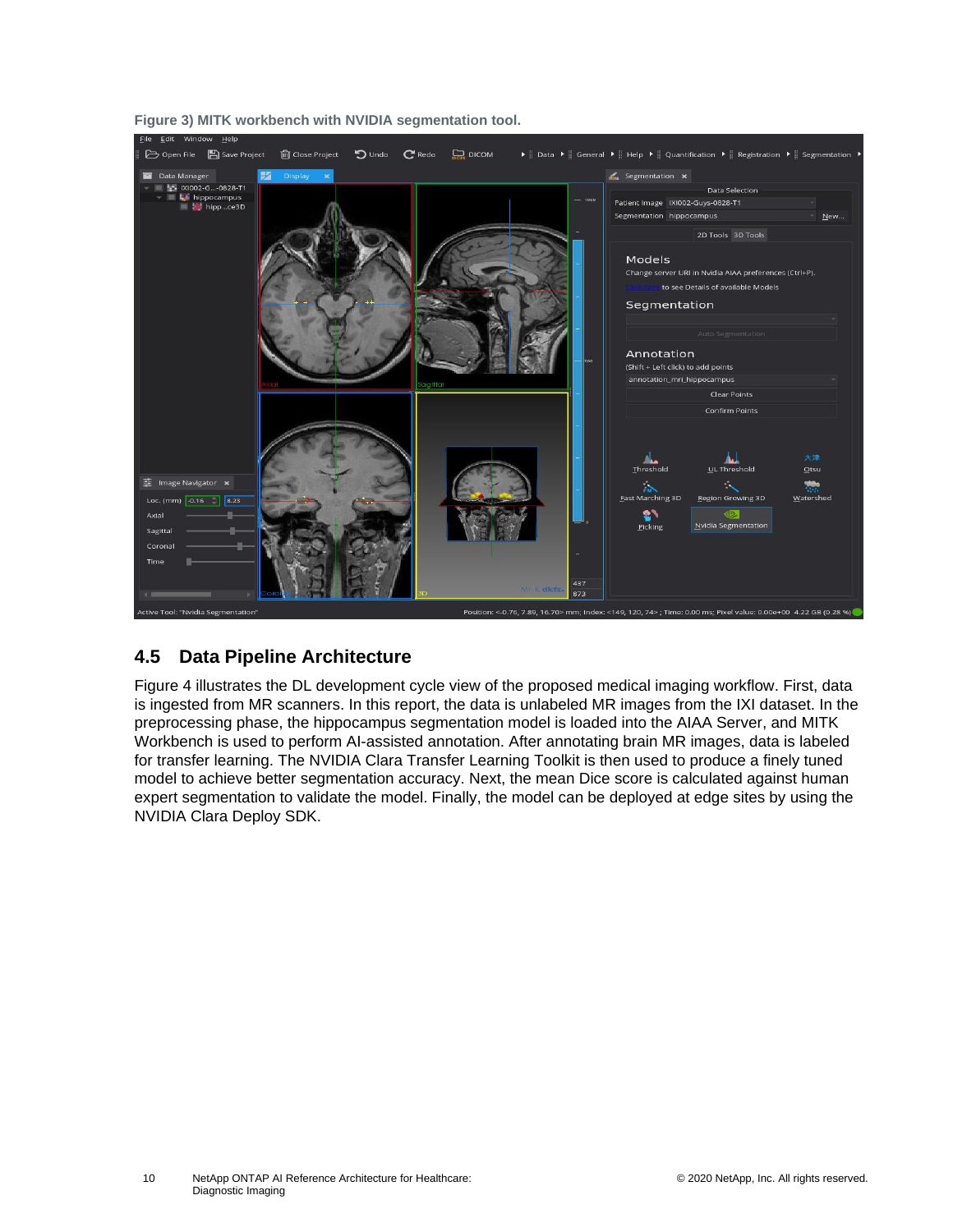

<span id="page-10-1"></span>**Figure 4) Deep learning development cycle view of the proposed medical imaging solution.**

### <span id="page-10-0"></span>**4.6 Transfer Learning Model Training**

The Transfer Learning Toolkit in NVIDIA Clara Train is a Python-based SDK that enables developers to leverage optimized, ready-to-use, pretrained models. These models, available from the NVIDIA GPU CLOUD™ (NGC) Model Registry, accelerate the developer's DL training process, reducing the costs associated with large-scale data collection, labeling, and training models from scratch.

The toolkit offers an end-to-end workflow for accelerating DL training and inference for medical imaging use cases. The models provided are fully trained for medical-imaging-specific use cases such as organ and tumor segmentation and classification. In this technical report, we used a model for volumetric (3D) segmentation of the hippocampus head and body from mono-modal MRI images. The model was trained using a pipeline that was awarded a runner-up award in the Medical Segmentation Decathlon Challenge 2018.

The hippocampus segmentation model is a 3D anisotropic hybrid network (AH-Net) that learns informative features for object detection and segmentation tasks in 3D medical images. The 3D AH-Net is obtained by first training a 2D, fully convolutional ResNet-50 network, and then extending the 2D kernel with one additional dimension to transform the 2D network feature encoder into a 3D network. A feature decoder subnetwork is added to extract the 3D context. Finally, a pyramid volumetric pooling module is placed at the end of the network before the final output layer. For detailed information about 3D AH-Net, see the paper [3D Anisotropic Hybrid Network.](https://www.researchgate.net/publication/327629944_3D_Anisotropic_Hybrid_Network_Transferring_Convolutional_Features_from_2D_Images_to_3D_Anisotropic_Volumes_21st_International_Conference_Granada_Spain_September_16-20_2018_Proceedings_Part_II) AH-Net is superior for capturing spatial correlations in 3D images, compared to DenseNet or ResNet-50, which were developed for 2D images.

After 260 MR images from the IXI dataset were labeled, the data was used to fine-tune the hippocampus segmentation model. To reflect the hardware demands of a common DL training workload, for example with the ResNet-50 network in which 1.2 million training images were used, the 260 labeled images were duplicated 5,000 times to obtain a training set of 1,300,260 images. This data was then used to train the transfer learning model. The model developed for the Medical Segmentation Decathlon Challenge 2018 was reused as the starting point for a model tailored to the IXI brain imaging dataset. Network throughput, CPU utilization from the NetApp AFF A800, and CPU and GPU usage from the DGX-2 system were recorded during the transfer-learning-model training.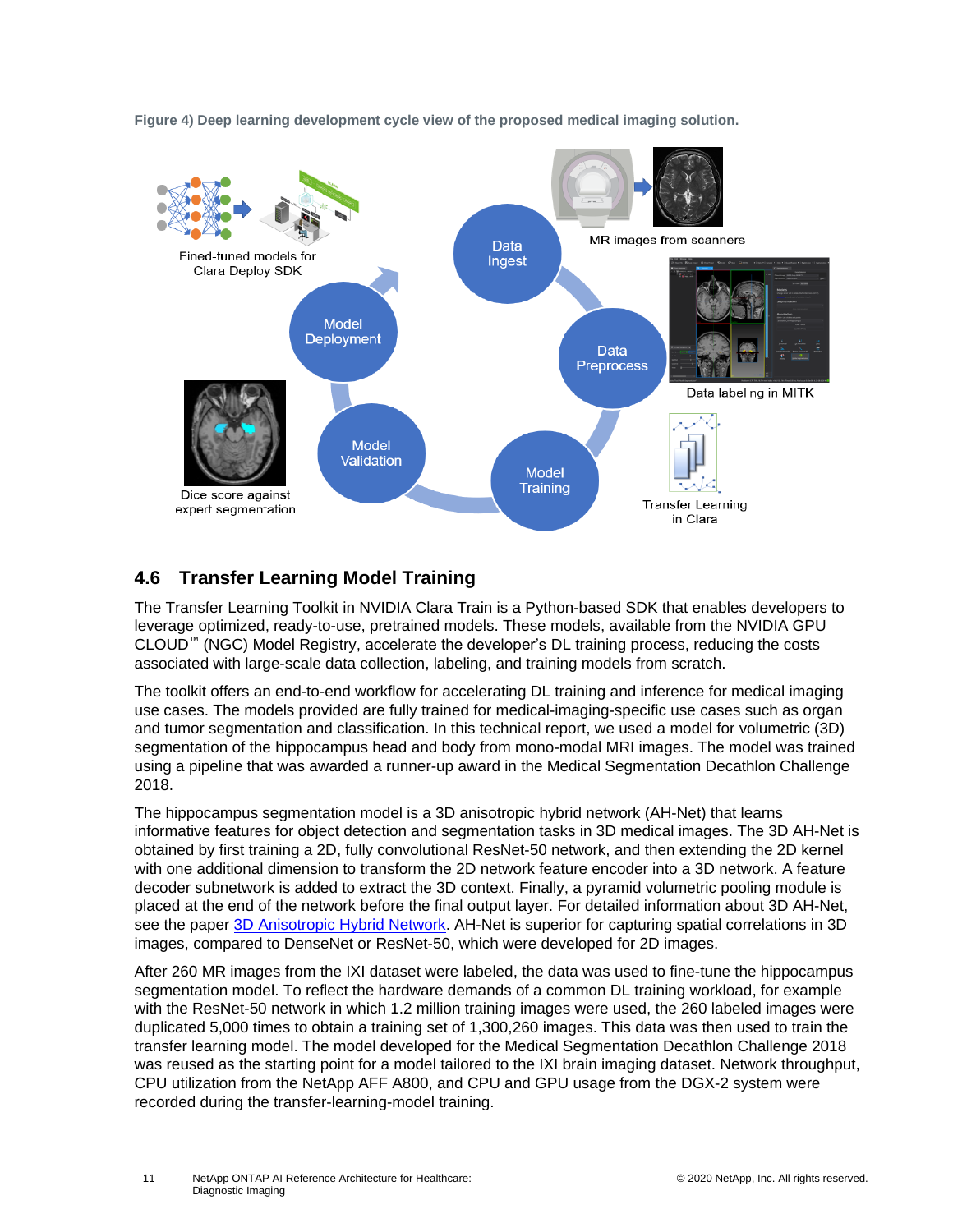You can start the NVIDIA Clara Train v2.0 container by issuing the following command:

docker run --runtime=nvidia -it -v /var:/var -v /mnt:/mnt -v /raid:/raid -v /tmp:/tmp --rm nvcr.io/nvidia/clara-train-sdk:v2.0 /bin/bash

The following script performs Horovod-based training with 16 GPUs, which fully utilizes the computational power of a single DGX-2 system:

```
train_16gpu.sh
#!/usr/bin/env bash
my_dir="$(dirname "$0")"
. \overline{\$my dir/set env.sh
echo "MMAR_ROOT set to $MMAR_ROOT"
# Data list containing all data
CONFIG FILE=config/config train.json
ENVIRONMENT_FILE=config/environment.json
mpirun -np 16 -H localhost:16 -bind-to none -map-by slot \
   -x NCCL DEBUG=INFO -x LD LIBRARY PATH -x PATH -mca pml ob1 -mca btl
\gammaopenib --allow-run-as-root \overline{\wedge} python3 -u -m nvmidl.apps.train \
     -m $MMAR_ROOT \
     -c $CONFIG_FILE \
    -e $ENVIRONMENT FILE \
    --set \ \ iDATASET JSON=$MMAR_ROOT/config/dataset 0.json \
     epochs=5000 \
    learning rate=0.0003 \
    num training epoch per valid=10 \
    multi gpu=true
```
Note that you must set DATA\_ROOT in the environment.json file to the directory containing training data. In our case, it was as follows:

```
 "DATA_ROOT": ""/mnt/mount_0/dataset/ixi_hippocampus/,
 "DATASET_JSON": "/mnt/mount_0/dataset/ixi_hippocampus/dataset.json",
 "PROCESSING_TASK": "segmentation",
"MMAR_CKPT DIR": "models",
 "MMAR_EVAL_OUTPUT_PATH": "eval",
 "PRETRAIN_WEIGHTS_FILE": "/var/tmp/resnet50_weights_tf_dim_ordering_tf_kernels.h5"
```
Moreover, the NVIDIA Clara Train SDK v2.0 supports automatic mixed precision (AMP) deep-neuralnetwork training. You can elect to train with half precision while maintaining network accuracy comparable to the level achieved with single precision. The technique of using both single-precision and half-precision representations simultaneously is referred to as the mixed precision technique. Training with AMP can reduce memory requirements and speed some models up to  $3X$ . To enable AMP, set the use  $\alpha$  amp variable in config.json to true:

```
{
       "epochs": 5000,
       "num_training_epoch_per_valid": 20,
       "learning rate": 1e-5,
       "use_amp": true,
        ...
```
{

}

Note that the NVIDIA Clara Train SDK v2.0 allows you to use the Smart Cache technique to keep data in memory for re-use and reduce demand on I/O and CPU resources. For more information on how Smart Cache works, including examples and analysis, see the Clara [documentation.](https://docs.nvidia.com/clara/tlt-mi/clara-train-sdk-v2.0/nvmidl/additional_features/smart_cache.html)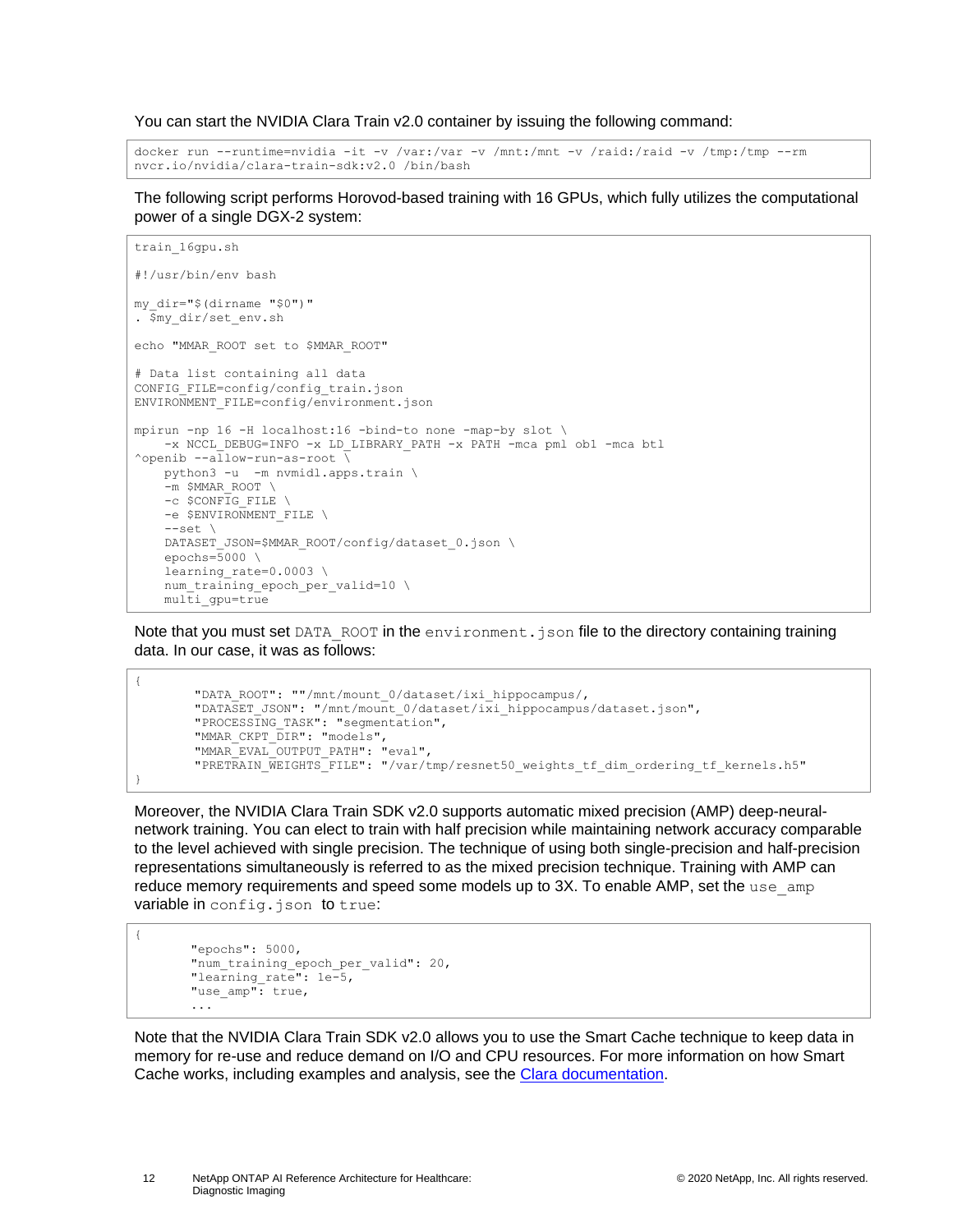[Figure 5](#page-12-0) illustrates the network throughput and CPU utilization of the AFF A800 for a single DGX-2 system with AMP enabled. This graph shows a throughput spike of less than 10MBps at the beginning, and then a sustained throughput of less than 15MBps for the remainder of the training run. This observation is caused by the fact that individual MR image slices are less than 102KB in size. Moreover, as is shown in the same graph, the peak CPU utilization of the AFF A800 is below 8.5%, indicating that significant headroom remains for additional DGX-2 systems.



<span id="page-12-0"></span>**Figure 5) AFF A800 network throughput and CPU utilization for hippocampus segmentation model training.**

To better demonstrate what happened during training, [Figure 6](#page-13-2) shows the CPU and GPU utilization of a single DGX-2 system. GPUs on the DGX-2 system were almost fully utilized during the model training epochs, while CPU usage stayed around 80%.

**Note:** Storage throughput and CPU and GPU usage without AMP were nearly identical to the data presented in [Figure 5](#page-12-0) and [Figure 6.](#page-13-2) Only the total training time was affected.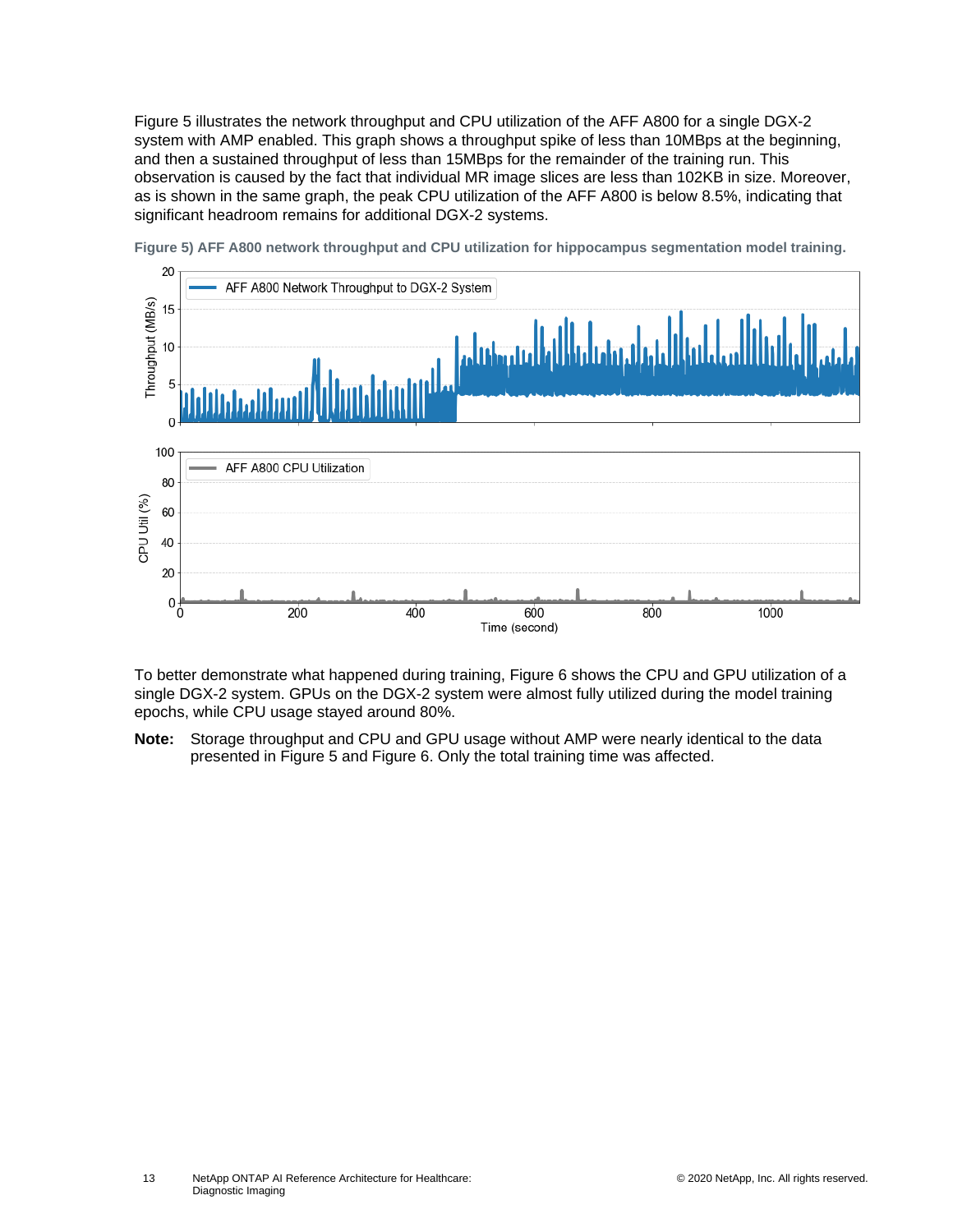

<span id="page-13-2"></span>**Figure 6) DGX-2 system CPU and GPU utilization for hippocampus segmentation model training.**

## <span id="page-13-0"></span>**5 Solution Sizing Guidance**

As validated in [NVA-1135,](https://www.netapp.com/us/media/nva-1135-design.pdf) many AI training workloads require a storage read throughput of roughly 5GBps per DGX-2 system. However, as shown in the testing above, the image segmentation model training phase only requires 5–10MBps throughput from the storage system to saturate a single DGX-2 system due to the small MR image sizes. Synthetic performance benchmarks performed in [NVA-1121](https://www.netapp.com/us/media/nva-1121-design.pdf) show that the NetApp AFF A800 storage system delivers up to 25GBps of read performance. Therefore, based on the results described in Section 4, the AFF A800 storage system can support as many as ten DGX-2 systems with this specific training workload and still have headroom for data preparation or other tasks.

The image data used in this validation is not conducive to storage efficiency techniques such as deduplication and compression, so customers can typically expect very little savings from those features. NetApp AFF A800 systems support a variety of SSD capacity options ranging from 100TB to 800TB per AFF A800 storage system. Customers can choose the SSD size that meets their capacity requirements without any effect on performance.

For organizations that require larger numbers of DGX-2 systems, NetApp ONTAP supports storage clusters of up to 24 nodes, enabling linear scaling of capacity and performance as DGX-2 systems are added to the environment. Please consult with a NetApp technical representative about detailed sizing for specific workload requirements.

### <span id="page-13-1"></span>**6 Conclusion**

AI solutions demand high accuracy to train and evaluate model fitness. Accuracy is particularly important for assessing and predicting medical conditions in the healthcare industry. Convolutional neural networks (CNNs), a category of DL, have proven to be very effective for image recognition and classification applicable to radiology and diagnostics. Therefore, this type of neural network has seen a significant increase in adoption in recent years.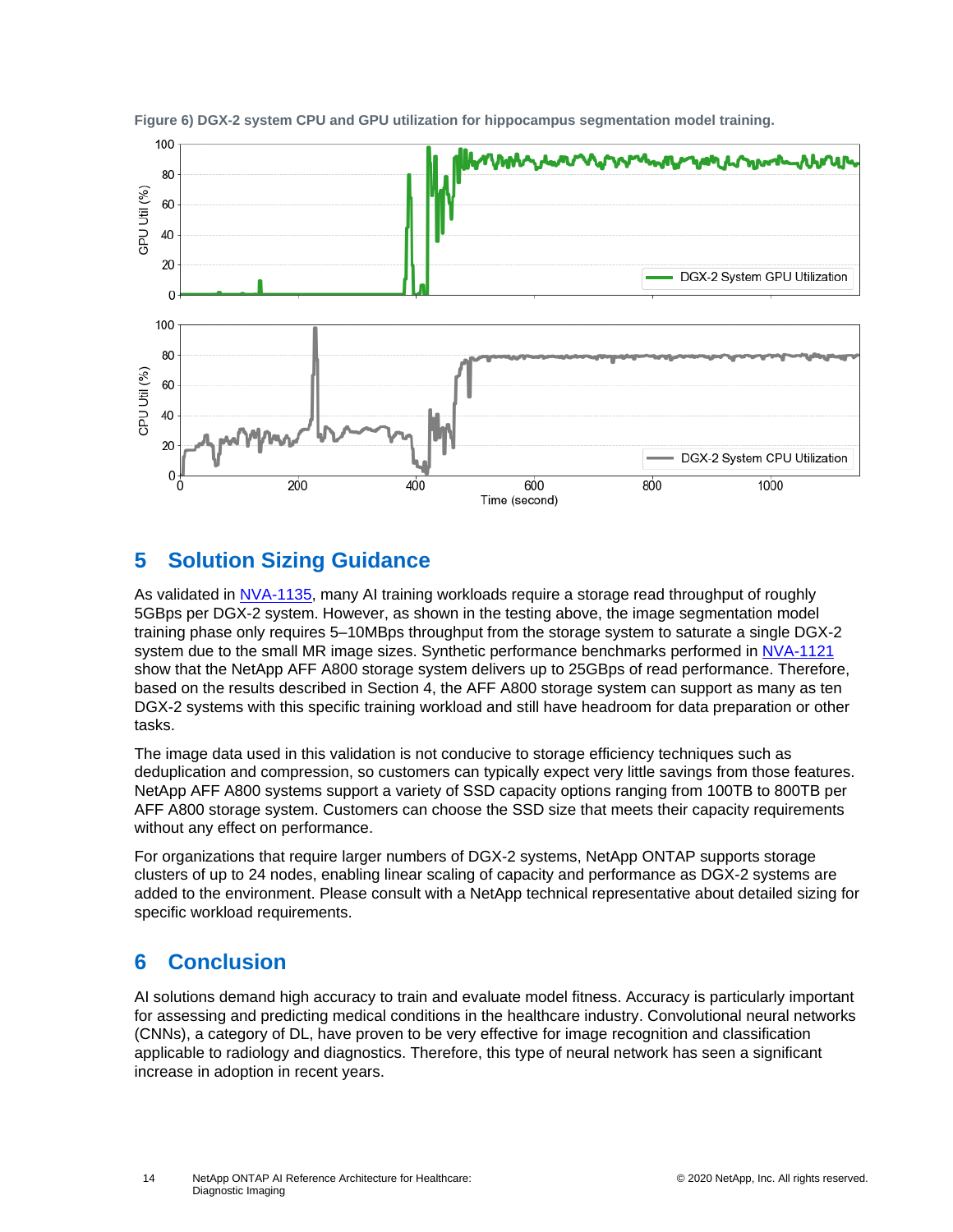The [ONTAP AI](https://www.netapp.com/us/products/ontap-ai.aspx) reference architecture is an optimized environment for the development of DL models for medical imaging, such as DNN and CNN, and many other healthcare use cases. With the compute power of the NVIDIA DGX-2 system and the data management capabilities of NetApp ONTAP, ONTAP AI enables a full range of data pipelines that spans the edge, the core, and the cloud.

The models and datasets tested in this solution show that ONTAP AI can easily support the workload requirements for model training with MRI datasets, helping data scientists train models to reach higher accuracy and reduce their time to value. This reference architecture enables complex operations in a shorter computation time for training DL models, adding value to healthcare businesses.

### <span id="page-14-0"></span>**Acknowledgments**

The authors gratefully acknowledge the contributions that were made to this technical report by our esteemed colleagues from NVIDIA: Jacci Cenci, Darrin Johnson, and Robert Sohigian. The authors would also like to acknowledge the contributions of key NetApp team members: Santosh Rao, David Arnette, Michael Oglesby, Erik Mulder, and Mike McNamara.

Our sincere appreciation and thanks go to all these individuals, who provided insight and expertise that greatly assisted in the creation of this paper.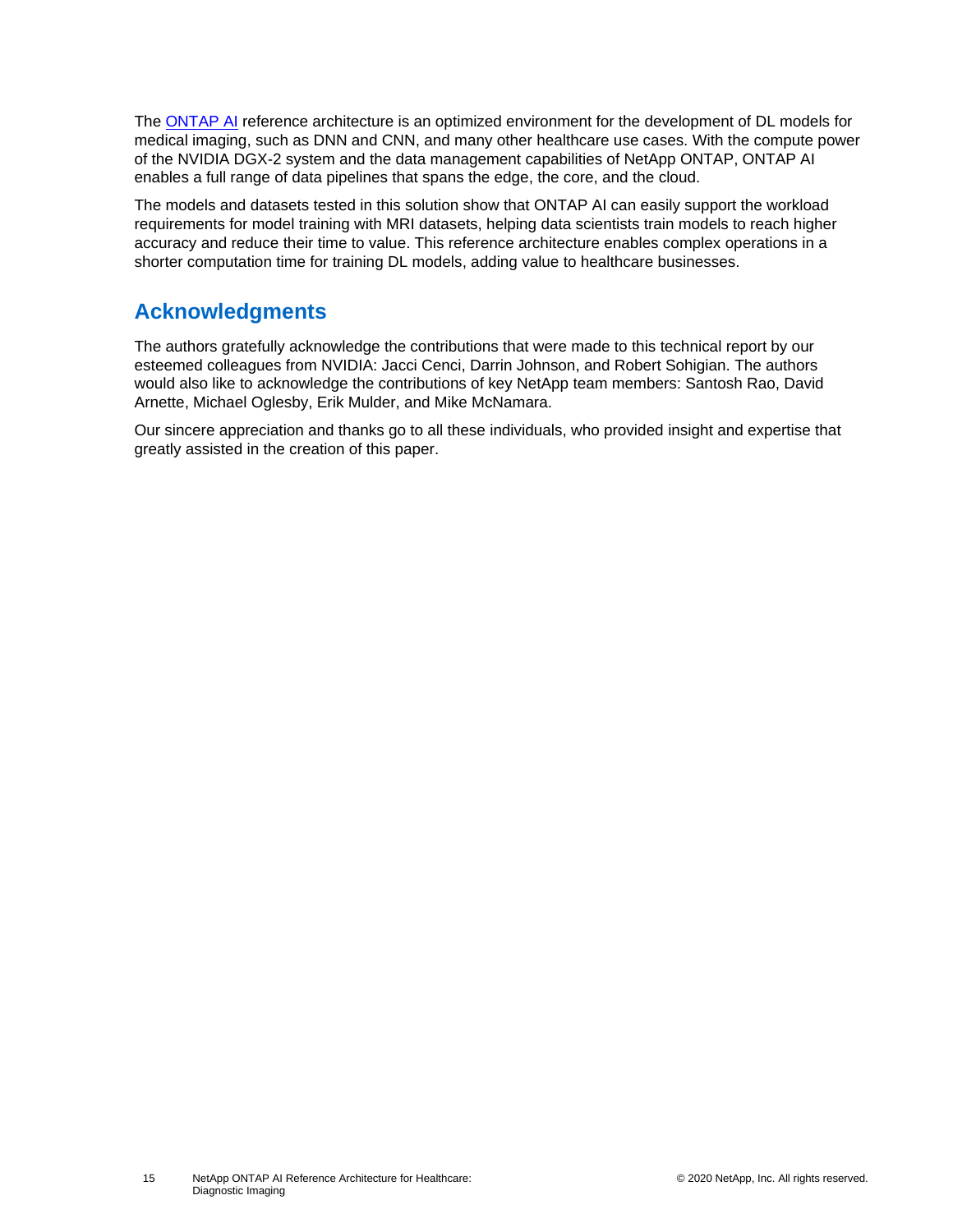## <span id="page-15-0"></span>**Where to Find Additional Information**

To learn more about the information that is described in this document, see the following resources:

- NVIDIA DGX-2 systems
	- − NVIDIA DGX-2 systems <https://www.nvidia.com/en-us/data-center/dgx-2/>
	- − NVIDIA Tesla V100 Tensor core GPU <https://www.nvidia.com/en-us/data-center/tesla-v100/>
	- − NVIDIA GPU Cloud <https://www.nvidia.com/en-us/gpu-cloud/>
- NVIDIA Clara Train SDK
	- − AI-assisted annotation <https://docs.nvidia.com/clara/tlt-mi/clara-train-sdk-v2.0/aiaa/index.html>
	- − Transfer learning: multi-GPU training <https://docs.nvidia.com/clara/tlt-mi/clara-train-sdk-v2.0/nvmidl/model.html#multi-gpu-training>
	- Bring your own components <https://docs.nvidia.com/clara/tlt-mi/clara-train-sdk-v2.0/nvmidl/byom.html>
- NetApp AFF systems
	- − AFF datasheet <https://www.netapp.com/us/media/ds-3582.pdf>
	- − NetApp FlashAdvantage for AFF <https://www.netapp.com/us/media/ds-3733.pdf>
	- − ONTAP 9.x documentation <http://mysupport.netapp.com/documentation/productlibrary/index.html?productID=62286>
	- − NetApp ONTAP FlexGroup technical report <https://www.netapp.com/us/media/tr-4557.pdf>
- NetApp ONTAP AI
	- − ONTAP AI with DGX-1 and Cisco Networking Design Guide <https://www.netapp.com/us/media/nva-1121-design.pdf>
	- − ONTAP AI with DGX-1 and Cisco Networking Deployment Guide <https://www.netapp.com/us/media/nva-1121-deploy.pdf>
	- − ONTAP AI with DGX-1 and Mellanox Networking Design Guide <http://www.netapp.com/us/media/nva-1138-design.pdf>
	- − ONTAP AI with DGX-2 Design Guide <https://www.netapp.com/us/media/nva-1135-design.pdf>
- ONTAP AI networking
	- − Cisco Nexus 3232C series switches <https://www.cisco.com/c/en/us/products/switches/nexus-3232c-switch/index.html>
	- − Mellanox Spectrum 2000-series switches [http://www.mellanox.com/page/products\\_dyn?product\\_family=251&mtag=sn2000](http://www.mellanox.com/page/products_dyn?product_family=251&mtag=sn2000)
- Machine learning frameworks and tools
	- TensorFlow: an open-source machine learning framework for everyone <https://www.tensorflow.org/>
	- Enabling GPUs in the Container Runtime Ecosystem <https://devblogs.nvidia.com/gpu-containers-runtime/>
- Datasets and benchmarks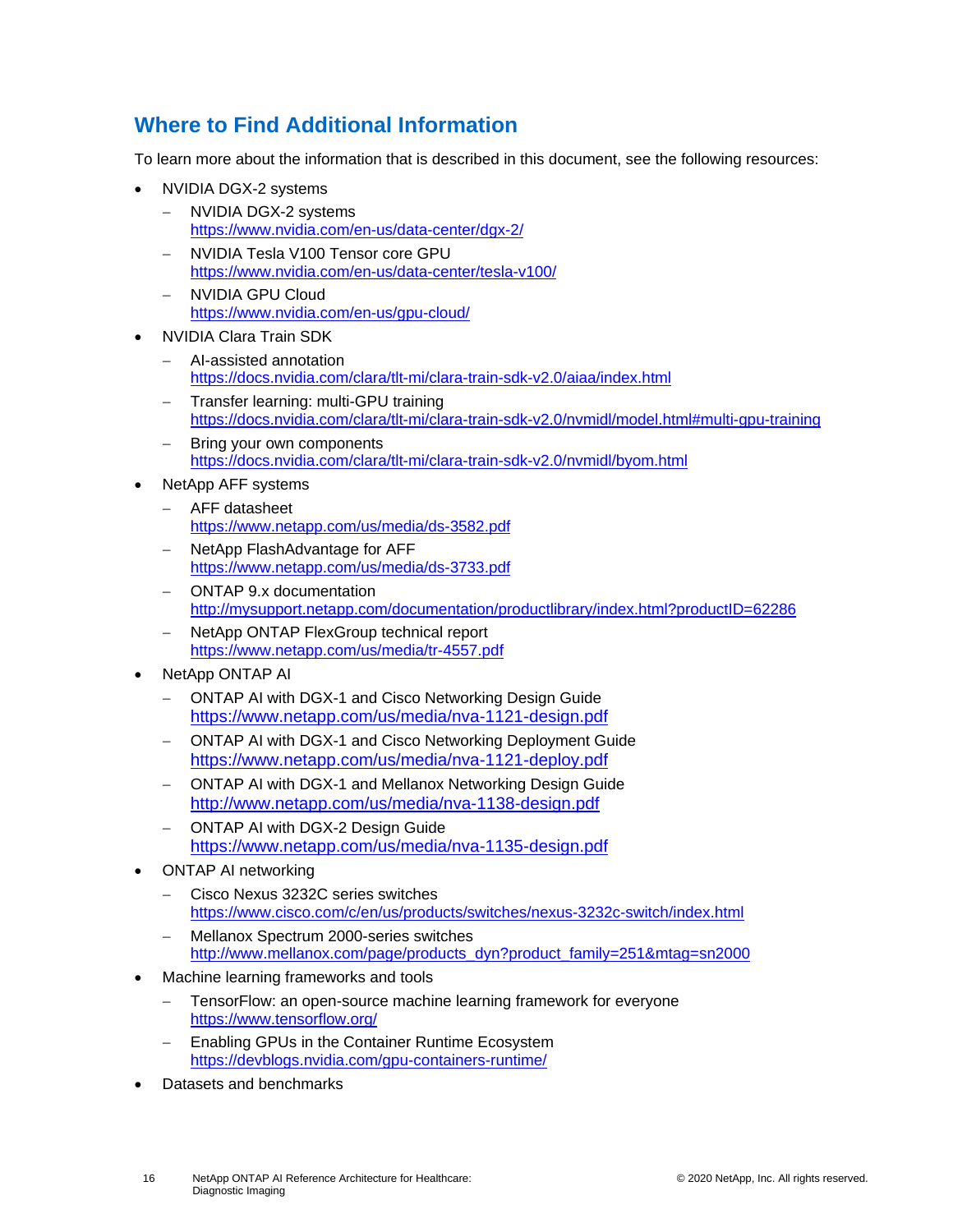- − IXI brain imaging dataset <http://brain-development.org/ixi-dataset/>
- − MITK Workbench <http://www.mitk.org/download/releases/MITK-2018.04.2/Nvidia/>

## <span id="page-16-0"></span>**Version History**

| Version     | <b>Date</b>   | <b>Document Version History</b>               |
|-------------|---------------|-----------------------------------------------|
| Version 1.0 | December 2019 | Initial release                               |
| Version 1.1 | March 2020    | Update following Clara Train SDK v2.0 release |